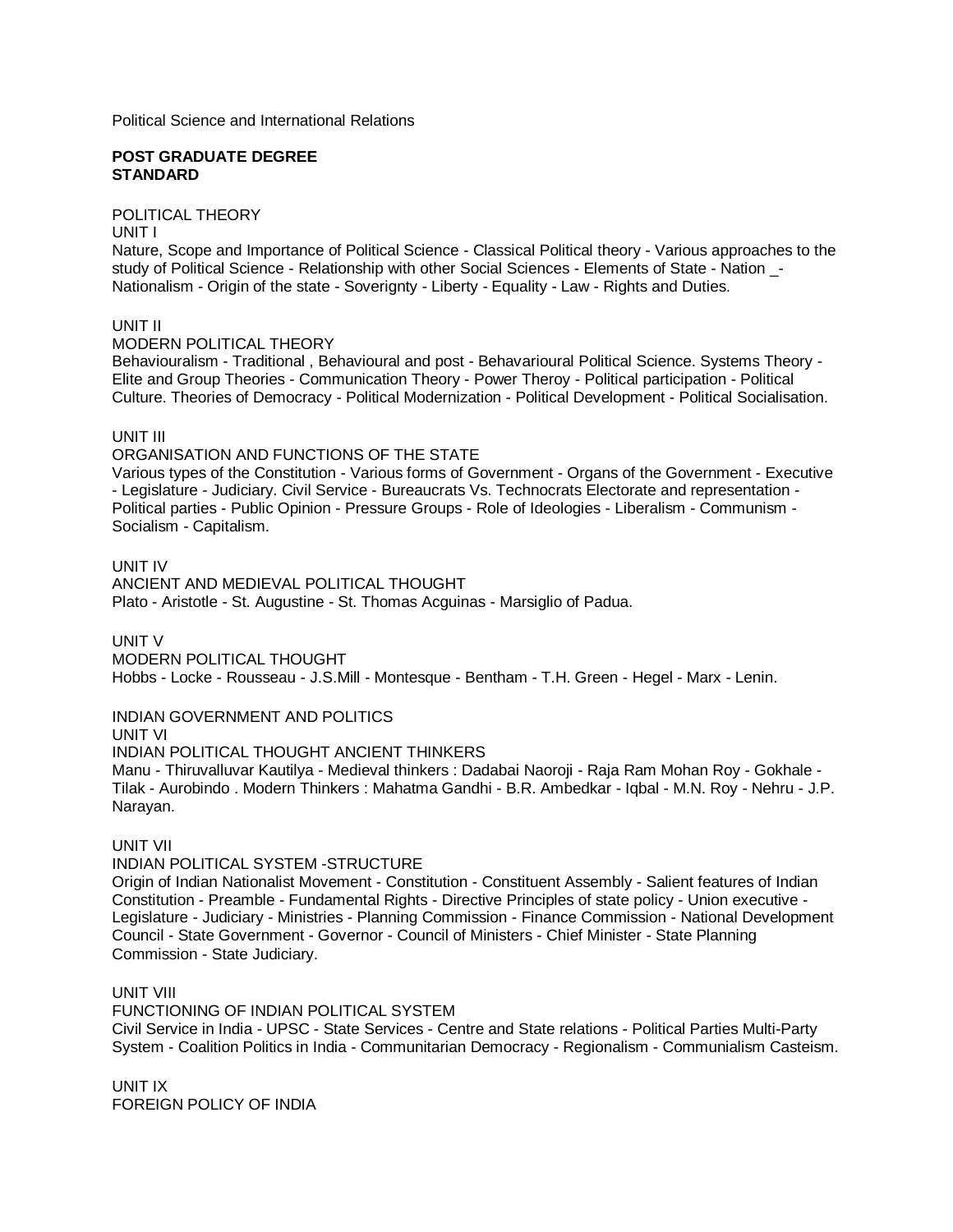Basic principles of indian Foreign Policy - Panchsheel - India and super powers - India and Neighbours - SAARC - Indian Foreign Policy in the Continent - India and South East Asia - India and third world - Indian Economic Policy 's Influence on world - India's Nuclear Policy and recent changes.

### UNIT X

GOVERNMENT AND POLITICS OF TAMIL NADUBasic Social structure in Tamil Nadu - Emergence of Non - Brahmin Movement - Mylapore Group - Dravidian Movement - Justice Party - Self respect movement - E.V.R. - Rajaji - kamaraj - Annadurai - Post Annadurai period - Personality Politics in Tamil Nadu. Political parties Social, Economic, Political and Welfare policies of Tamil Nadu

## PAPER - II

## MODERN POLITICAL SYSTEMS

#### UNIT I

CLASSIFICATION OF CONSTITUTIONSWritten Constitution - Unwritten Constitution - Flexible Constitution - Rigid Constitution - Presidential type of Government - Parlimamentary Democracy - Plural Executive - Rule of Law - Administrative law.

### UNIT II

CONSTITUTION OF UNITED KINGDOM Salient features of the Constitution - Role of Customs and conventions - Monarchy - Cabinet - Council of Ministers - parliament - judiciary - Political Parties - British Civil Service - Local Governments.

## UNIT III

UNITED STATES OF AMERICA

Features of the Consttitution - Executive - Legislature - judiciary - Federalism - Democratic principles of U.S.A. - human rights - Party system - Civil Services.

### UNIT IV

SWITZERLAND Nature of the Constitution - Plural Executive Legislature - Judiciary - Direct Democracy party System.

# UNIT V

FRANCE

Constitutional frame work - Executive - legislature Judiciary - Coalition Governmental System in France - Party System - Administrative Law - Droit Administratif.

# UNIT VI

**CHINA** 

Consttitutional Framework - Executive - Legislature - Judiciary -Role of Communist Party - Relationship with other countries.

### INTERNATIONAL RELATIONS

UNIT I

Nature, Scope and Imporatance of International relations - Approaches to the study of International Relations - Political Realism - Geographical factors - Environmental factors - Post - Behaviouralism in International relations - Balance of Power - National Interest - Ideologies - diplomacy.

UNIT II IMPERIALSIM Imperialist Governments - Decolonisation - Neo - Colonialism - Asio African Neo Colonialism - Racialims - Apartheid.